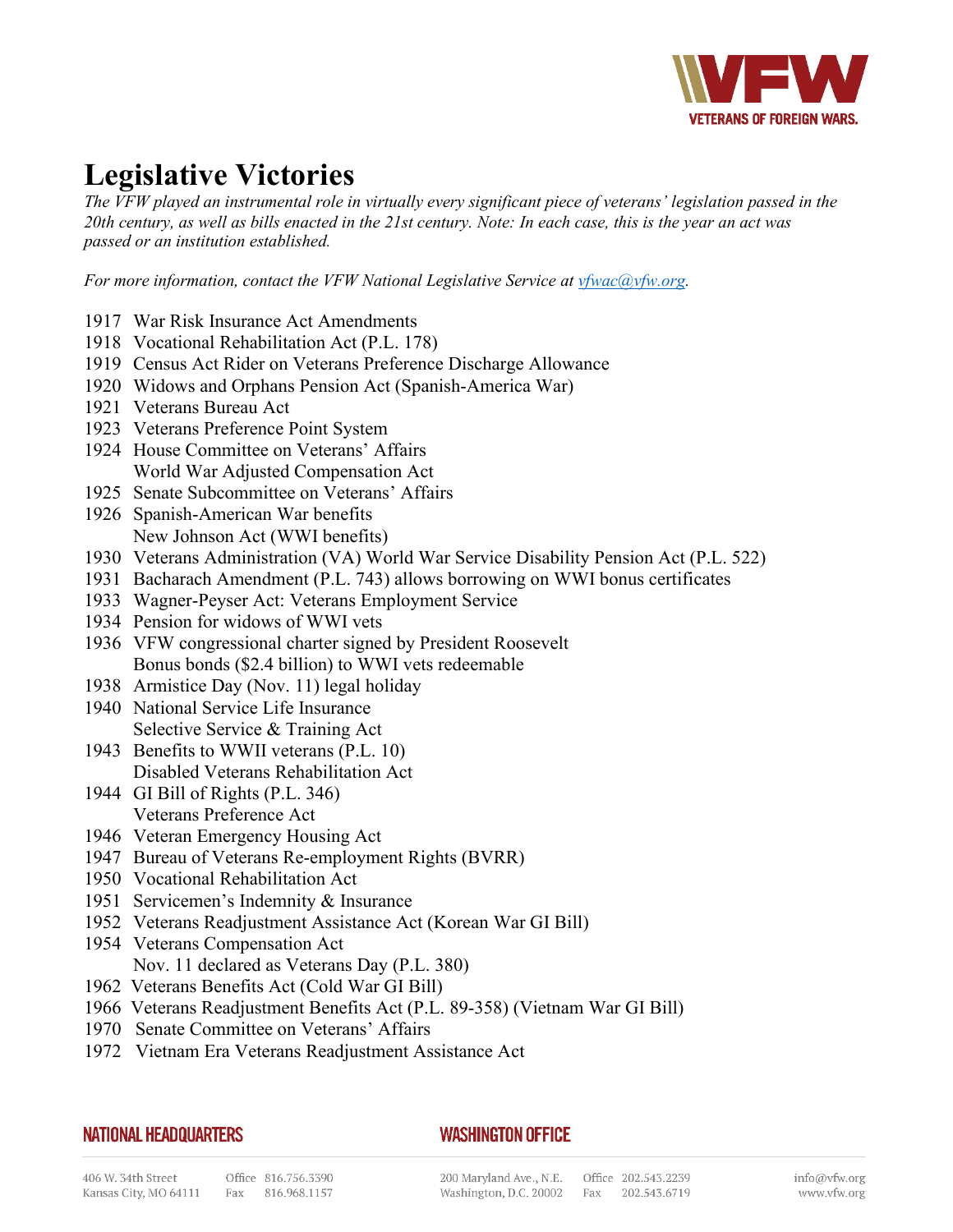- 1973 Federal court agrees veterans preference applies to state jobs
- 1974 Vietnam Era Veterans Readjustment Assistance Act (vocational rehabilitation)
- 1976 Veterans Education & Employment Assistance Act
- 1977 Post-Vietnam Era Veterans Educational Assistance Act
- 1978 Veterans preference preserved Veterans & Survivors Pension Improvement Act Veterans Day returned to Nov. 11
- 1979 Vietnam Veterans Outreach Program (creates Vet Centers)
- 1980 VFW calls for Agent Orange study Veterans Rehabilitation & Education Amendments
- 1981 Former POW Benefits Act Veterans Health Care, Training & Small Business Loan Act
- 1982 Veterans Employment and Training Service (VETS) Vietnam Veterans Memorial dedicated
- 1983 Emergency Veterans Job-Training Act
- 1984 Montgomery GI Bill Veterans Dioxin & Radiation Exposure Compensation Standards Act (P.L. 98-542): Agent Orange & Atomic Exposure
- 1987 New GI Bill Continuation Act
- 1988 Radiation-Exposed Veterans Compensation Act Department of Veterans Affairs Act Veterans Judicial Review Act
- 1989 VA becomes a Cabinet department Court of Appeals for Veterans Claims
- 1990 Agent Orange service-connection
- 1991 Agent Orange Act (P.L. 102-4) Persian Gulf War Veterans Assistance Act (P.L. 102-25)
- 1992 Veterans Health Care Act
- 1996 Veterans Health Care Eligibility Reform Act
- 1999 Veterans Millennium Health Care and Benefits Act
- 2003 Concurrent receipt for military retirees rated 50% disabled or more
- 2004 Full concurrent receipt for military retirees rated 100% disabled Traumatic Injury Insurance supplemental created
- 2005 Protestors banned from military funerals Stolen Valor Act signed into law
- 2006 VFW calls for VA/military health care system review after Walter Reed outpatient debacle
- 2008 Record VA discretionary budget approved GI Bill for the 21st Century signed into law
- 2009 Advance Appropriations for VA becomes law
- 2010 Family Caregiver Legislation signed into law Ensured all VA and DOD health care programs met minimum health care coverage standards
- 2011 VOW to Hire Heroes Act VFW stopped TRICARE premiums from increasing annually
- 2012 Honoring America's Veterans and Caring for Camp Lejeune Families Act Extended USERRA protections to veterans working for TSA
- 2013 Reinstated military Tuition Assistance programs New Stolen Valor Act signed into law Stopped Creation of Distinguished Warfare Medal (Drone Medal)
- 2014 Veterans Access, Choice and Accountability Act of 2014 In-State Tuition for Post-9/11 GI Bill eligible veterans Advance Appropriations for VA Benefits
- 2015 Clay Hunt Suicide Prevention for American Veterans (SAV) Act Eliminated 1 percent COLA reduction penalty on future military retirees Created government match to military Thrift Savings Plan accounts